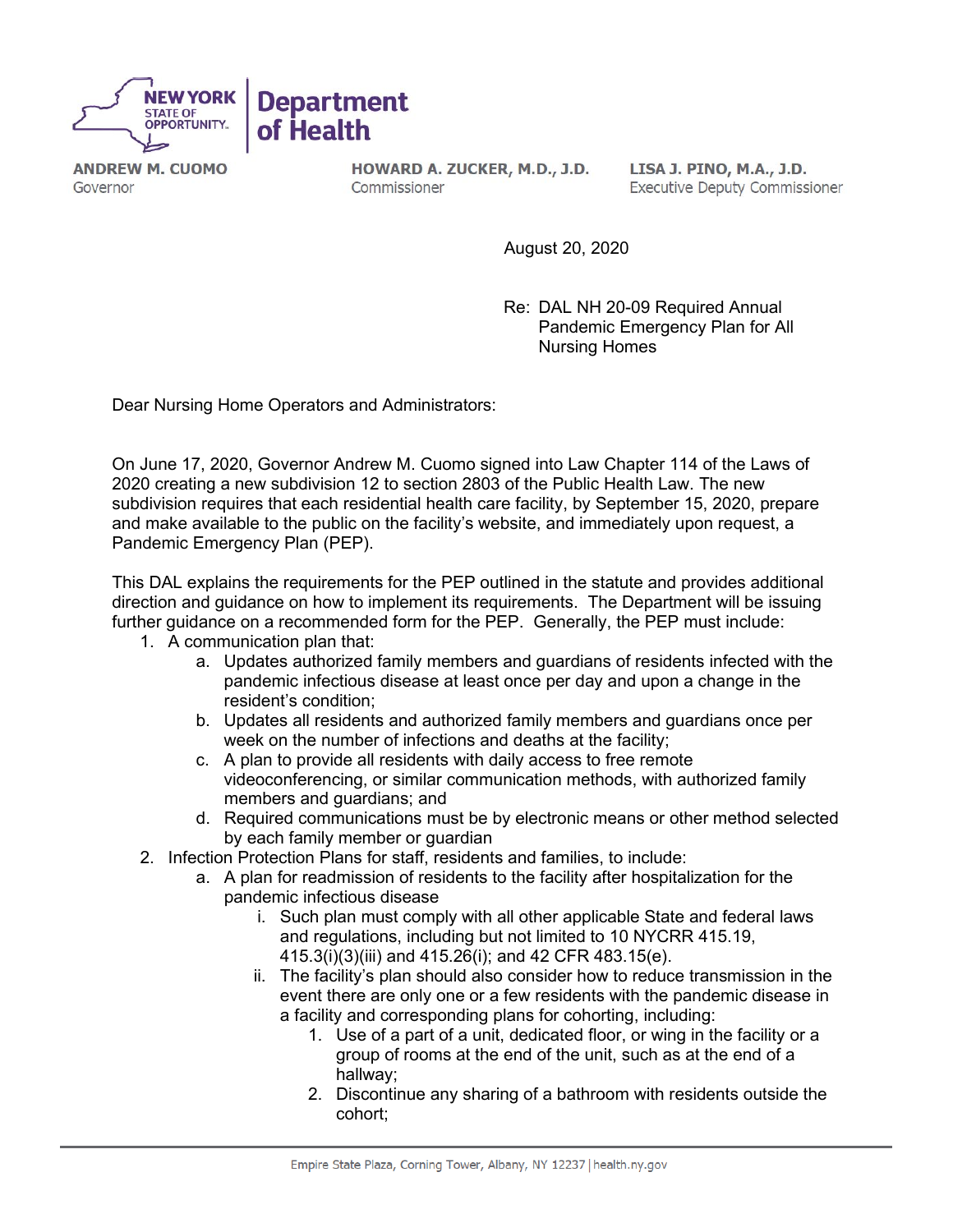- 3. Proper identification of the area for residents with the pandemic infectious disease, including demarcating reminders for healthcare personnel; and
- 4. Procedures for preventing other residents from entering the area.
- iii. Additionally, the plan should consider steps for facility administrators and operators to determine cohorting needs and capabilities on a regular basis, including establishing steps to notify regional Department of Health offices and local departments of health if the facility cannot set up cohort areas or can no longer sustain cohorting efforts.
- b. Having personal protective equipment (PPE) in a two-month (60 day) supply at the facility or by a contract arrangement $^{\rm 1}.$  $^{\rm 1}.$  $^{\rm 1}.$ 
	- i. Supply needs are based on facility census, not capacity, and should include considerations of space for storage. To determine supply needs during a pandemic episode, facilities should base such need on DOH existing guidance and regulations; in the absence of such guidance, facilities should consult the Center for Disease Control and Prevention (CDC) PPE burn rate calculator..
	- ii. Be cognizant of experience with prior pandemic response and adopt protocols outlined in guidance that are specific to the pathogen and illness circulating at the time of the pandemic, and plan to handle worst case scenarios without implementing shortage or other mitigation efforts.
	- iii. This plan should address all personal protective equipment necessary for both residents and staff in order to continue to provide services and supports to residents, current guidance on various supplies and strategies from the CDC. Supplies to be maintained include, but are not limited to:
		- 1. N95 respirators
		- 2. Face shield,
		- 3. Eye protection
		- 4. Gowns/isolation gowns,
		- 5. gloves,
		- 6. masks, and
		- 7. Sanitizer and disinfectants in accordance with current EPA Guidance :
- 3. Plan for preserving a resident's place at the facility when the resident is hospitalized.
	- a. Such plan must comply with all applicable State and federal laws and regulations, including but not limited to 18 NYCRR 505.9(d)(6) and 42 CFR 483.15(e).
- 4. Compliance with the PEP
	- a. Failure to comply is a violation of § 2803(12), which may subject the facility to penalties pursuant to PHL § 12 and § 12-b and other enforcement remedies.
- 5. Format for PEP
	- a. The Department suggests that in developing the PEP document, the facility follow the format for the Emergency Preparedness plan you developed for the CMS Emergency Preparedness Rule. We suggest that the PEP be included as

<span id="page-1-0"></span><sup>&</sup>lt;sup>1</sup> Please also keep in mind that nursing home operators and administrators must also comply with emergency regulations effective July XX, 2020, setting forth PPE stockpile requirements.